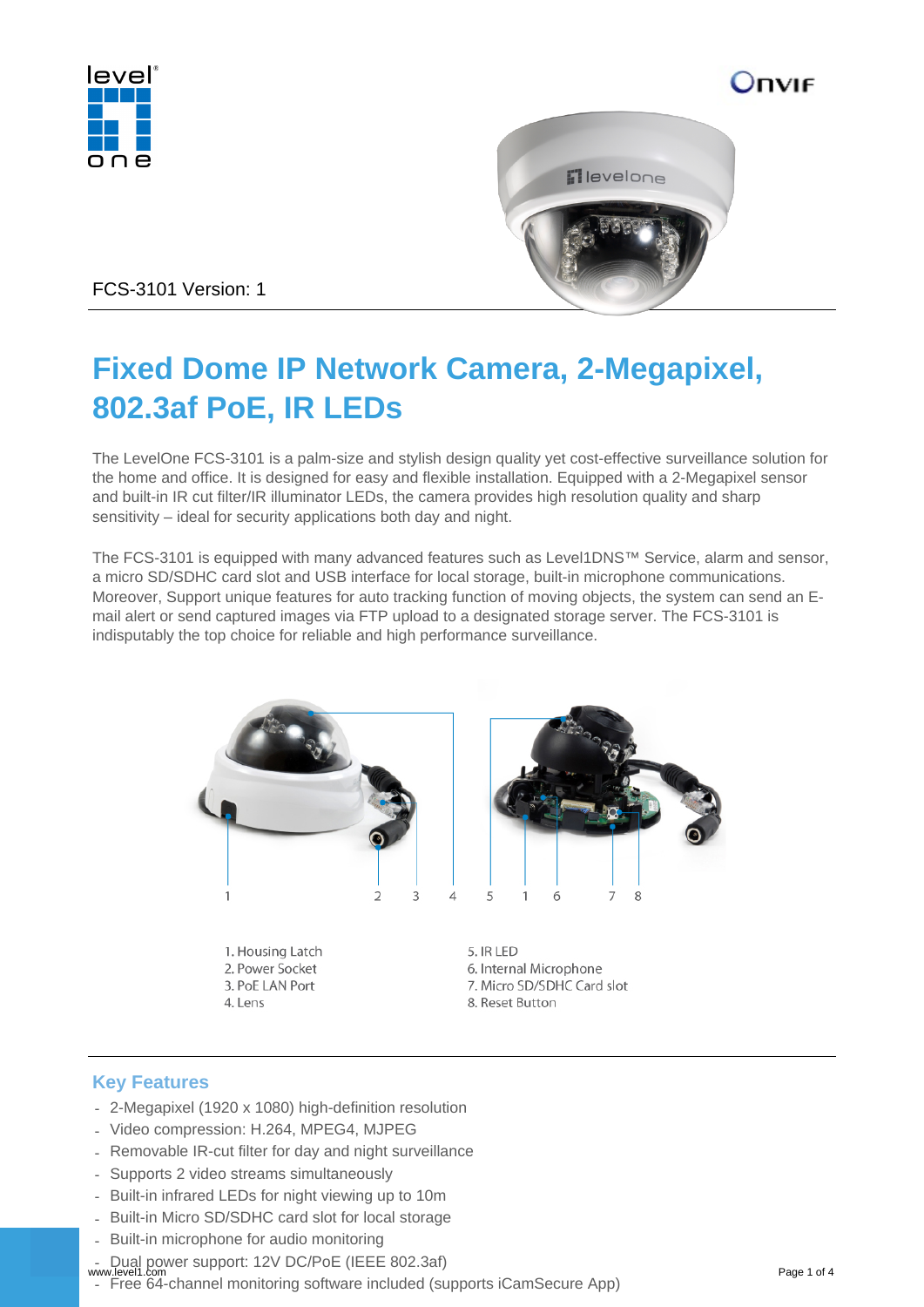# **Specifications**

# **System Specifications**

## Standards & Protocols:

IEEE 802.3 10-BASE-T, Ethernet IEEE 802.3u 100-BASE-TX, Fast Ethernet TCP/IP, HTTP, SMTP, FTP, DDNS, UPnP, NTP, PPPoE, DNS, DHCP, RTSP, Samba

#### Image Sensor:

2-Megapixel 1/2.7" Progressive Scan CMOS

#### Lens:

Board lens, Fixed-focal, f=4.0mm, F2.0

#### Port:

1 x RJ-45 10/100 Mbps PoE port 1 x DC Power Jack 1 x Built-in microphone

1 x MicroSDHC card slot

Button/Knob: Reset Button

Indicator: Power, Link

IR Cut Filter: Removable infrared-cut filter for day & night function

IR LED: 19 IR LEDs for illumination up to 10m

#### Shutter Time: Indoor : 1/30 ~ 1/120 sec Outdoor : 1/30 ~ 1/1,000,000 sec

Angle of View: 62°

Pan/Tilt/Zoom: Digital Zoom to very high detail available on Software

Video Format: H.264 / MPEG4 / MJPEG

Resolution: 2M (1920x1080)

Output Video Format: MPEG4

Audio Compression: AMR / AAC/ AEC

Power Input: DC12V 1.5A / AC24V / 802.3af PoE

Power Consumption: 6W

Data Rate: 10/100Mbps

Storage Capacity: SD/MicroSD memory card of up to 64GB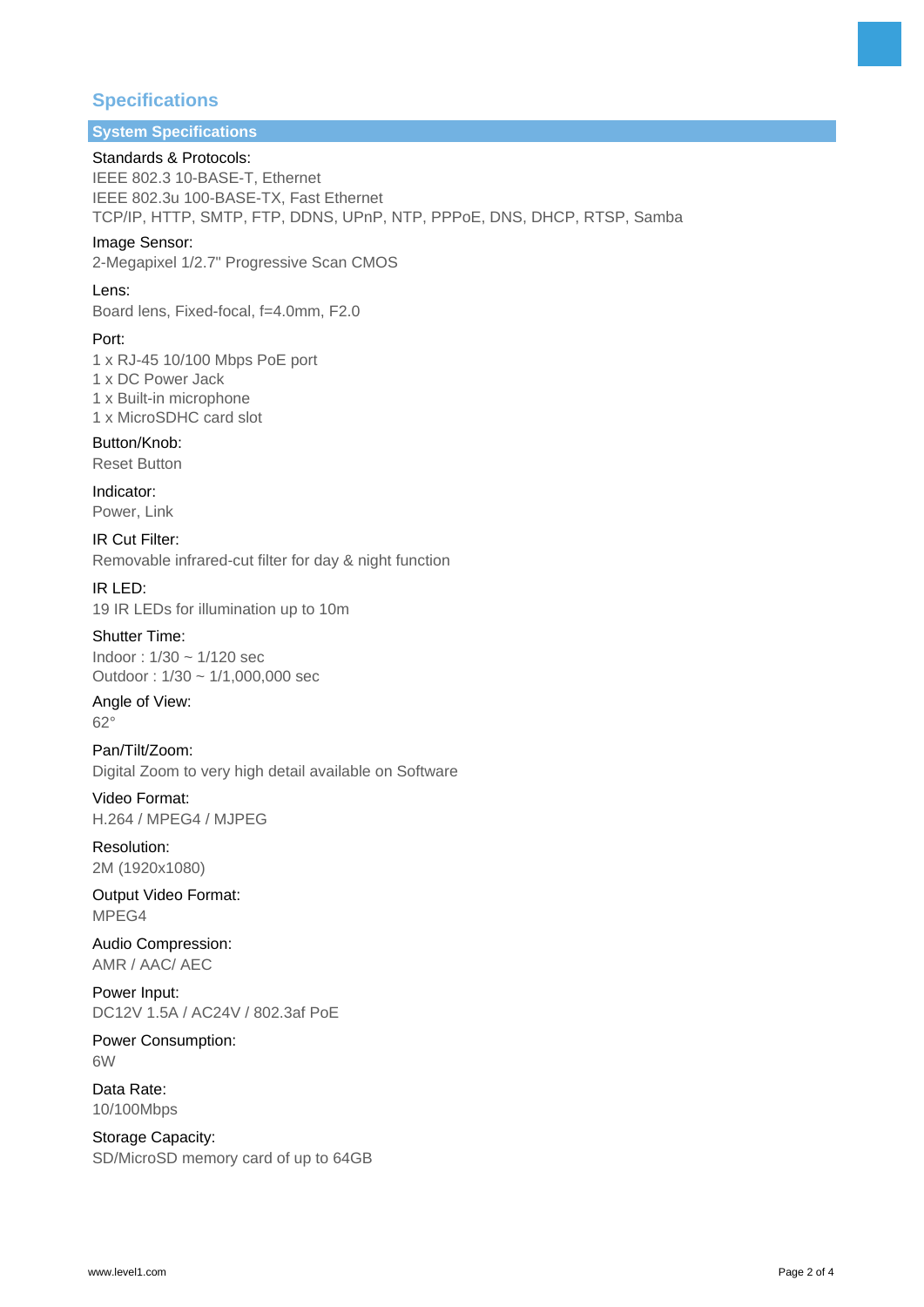## Operating Temperature (°C):

Operating:  $0^{\circ}$ C ~ 40°C

#### Operating Humidity (Non-condensing):

Operating: 10% ~ 80%

#### Mount:

Desktop/Ceiling Mount

## **Features**

#### General:

Backup: MicroSDHC card slot for local storage IPv6: IPv4/IPv6 network operationDNS: Easy Internet monitoring

#### Security:

Alarm and Notification: Alarm: Motion Detection; Notification: FTP, SMTP, Samba Access Control: Multi-level user access with password protection IP address filtering HTTPS encrypted data transmission

Video:

Image Setting: - Adjustable image size, quality and bit rate

- Configurable brightness, sharpness, contrast, saturation, white balance and exposure
- AGC/AWB/AES
- Wide Dynamic Range (WDR)
- 2D Noise Reduction (2DNR)
- Flip & Mirror
- Time Stamp

Streaming: Up to 2 video streams

#### Audio:

Streaming: 1-way audio Input/Output: Built-in microphone

## **Performance**

Number of Clients:

16

Frame Rate (fps): 30 fps at 1920 x 1080; 30 fps at 1280 x 720; 30 fps at 640 x 480; 15 fps at 320 x 240

#### Minimum illumination:

Color: 1.0 lux at F2.0 B/W: 0 lux (IR LED on)

#### **Physical Specifications**

#### Dimensions (W x D x H mm):

63 x 63 x 92 mm

Weight (g): 380 g

## **Approval and Compliance**

EMI/EMS:

CE, RoHS, FCC, Onvif

**Others**